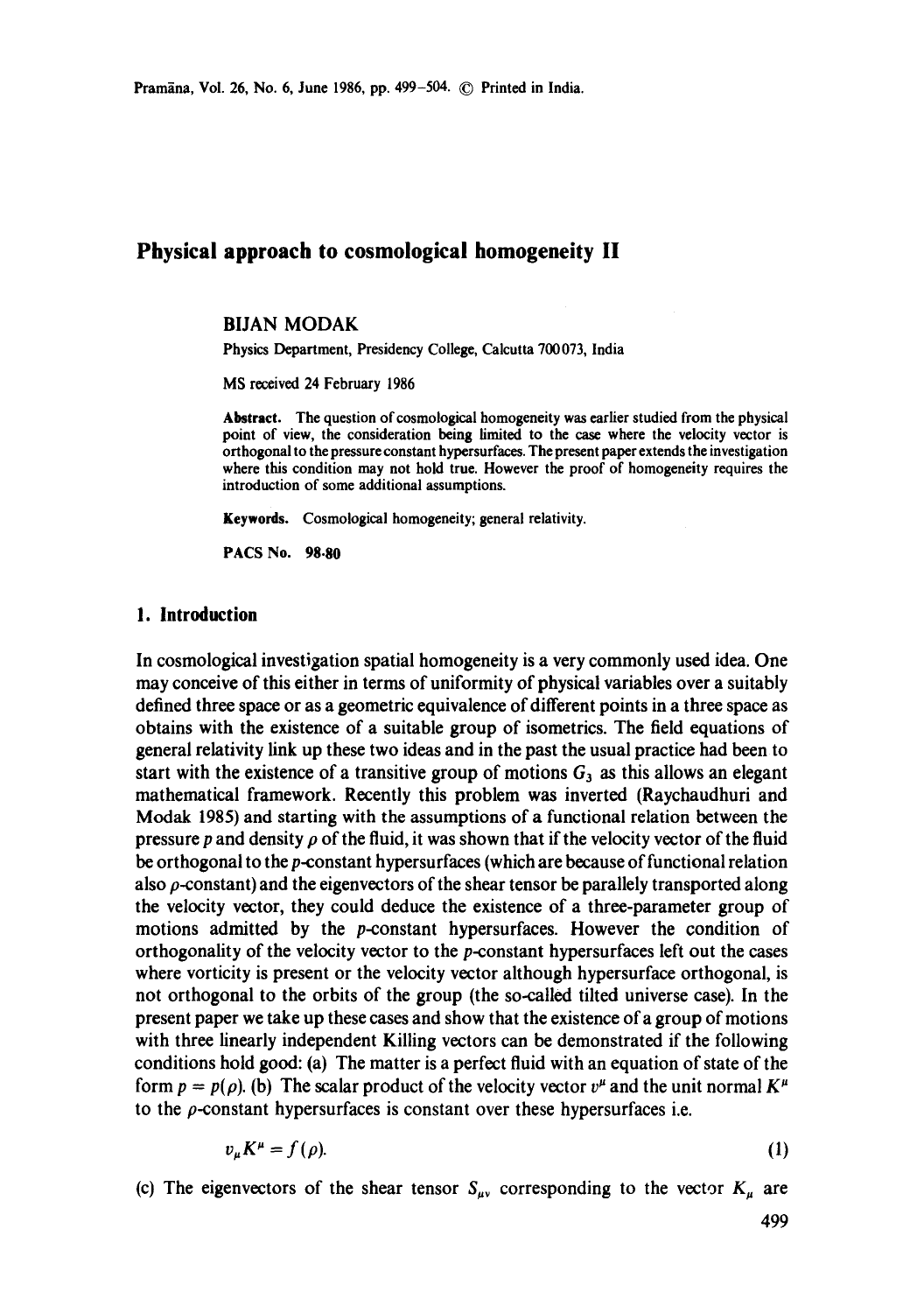parallely propagated along  $K^{\mu}$ . The shear tensor

$$
S_{\mu\nu} = \frac{1}{2}(K_{\mu;\nu} + K_{\nu;\mu}) - \frac{\bar{\theta}}{3}(g_{\mu\nu} - K_{\mu}K_{\nu}) - \frac{1}{2}[(K_{\mu;\alpha}K^{\alpha})K_{\nu} + K_{\mu}(K_{\nu;\alpha}K^{\alpha})] (2)
$$

has  $K_{\mu}$  as an eigenvector. We are assuming this property of parallel transport about the other three eigenvectors i.e.

$$
\xi_{a;\,a}^{\mu}K^{a}=0\tag{3}
$$

with a suitable normalization of  $\xi_a^{\mu}$ . Here a numbers the eigenvectors of  $S_{\mu\nu}$ , thus a runs over 1, 2, 3.

(d) The velocity vector  $v^{\mu}$  lies in the two space spanned by the vector  $K^{\mu}$  and one of the eigenvector  $\xi_a^{\mu}$ , say  $\xi_1^{\mu}$  i.e.

$$
v^{\mu} = \alpha_0 K^{\mu} + \alpha_1 \xi_1^{\mu} \tag{4}
$$

(e) The divergence of the vector  $K^{\mu}_{\mu}(\bar{\theta})$  is constant over the hypersurfaces i.e.

$$
\theta_{,\mu}(\delta_{\alpha}^{\mu} - K^{\mu}K_{\alpha}) = 0 \tag{5}
$$

we are taking the signature  $(+ - - -)$ .

# **2. Some consequences of our assumptions**

In the case of non-degenerate eigenvalues of  $S_{\mu\nu}$  the eigenvectors will be mutually orthogonal; otherwise we can choose them to be mutually orthogonal so that in particular

$$
K_{\mu}\xi_{a}^{\mu}=0.\tag{6a}
$$

Equation (6a) along with the assumptions (c) leads to

$$
(K_{\mu,\alpha}K^{\alpha})\zeta_{a}^{\mu}=0.\tag{6b}
$$

$$
Again \t(K_{\mu,\alpha}K^{\alpha})K^{\mu}=0. \t(6c)
$$

Thus from (6a, b, c) one has

$$
K_{\mu;\,\alpha}K^{\alpha}=0.\tag{7a}
$$

Since  $K_{\mu}$  is hypersurface orthogonal it must be rotation-free i.e.

$$
K_{\lceil \mu} K_{\nu, \alpha \rceil} = 0. \tag{7b}
$$

Equation (7a) shows that the hypersurfaces are geodesically parallel, then one can write

$$
dS^2 = dx^{0^2} + g_{ik} dx^i dx^k, \qquad (8)
$$

where the vector  $K^{\mu}$  is tangential to the  $x^{0}$  lines  $K^{\mu} = \delta_{0}^{\mu}$ . The  $x^{0}$  constant three spaces being the  $\rho$ -constant hypersurfaces,  $\rho$  and  $p$  are functions of  $x^0$  alone.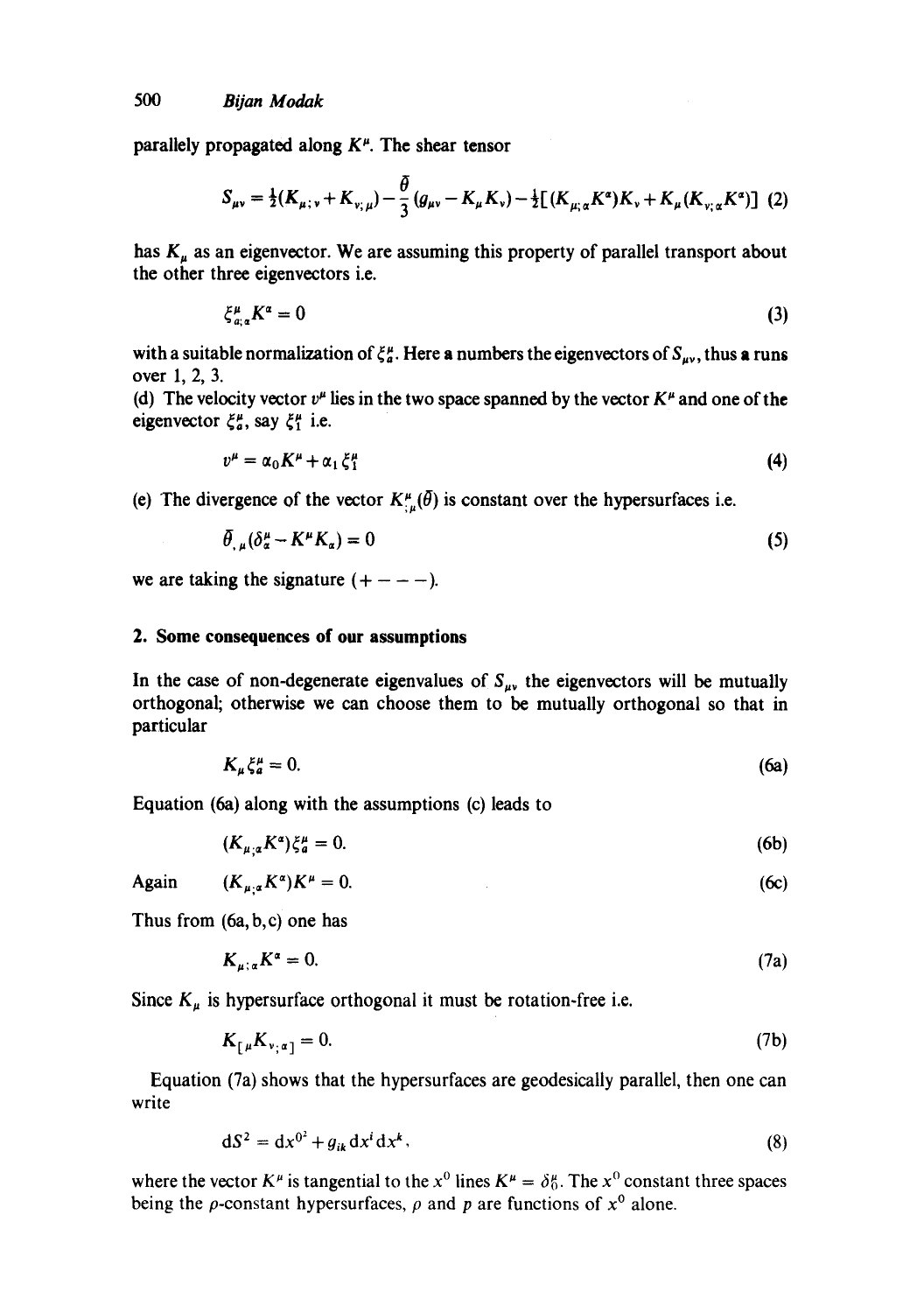From the vanishing of the divergence of the energy-momentum tensor one has

$$
\frac{p_{,\mu}}{\rho+p} = \frac{(p_{,\alpha}v^{\alpha})}{\rho+p}v_{\mu} + \dot{v}_{\mu},\tag{9a}
$$

and  $(\rho + p)\theta = -\rho_{, \mu}v^{\mu},$  (9b)

where  $\theta = v_{;\mu}^{\mu}$ . Obviously  $\rho_{,\mu}$  is in the same direction as  $K_{\mu}$ , hence we may write  $\rho_{,\mu}/(\rho+p) = \lambda K_{\mu}$ , where  $\lambda$  is a function of  $x^0$  alone. We then have from (9a, b)

$$
K_{\mu} = -\frac{\theta}{\lambda}v_{\mu} + \frac{1}{\lambda}(dp/d\rho)^{-1}v_{\mu}
$$
 (9c)

and  $K_{\mu}v^{\mu} = -\frac{\theta}{2}$ . (9d)

Hence from (1)  $\theta$  is function of  $x^0$  alone. Again from (5)  $\ddot{\theta}$  is function of  $x^0$  alone. The Raychaudhuri equation for the normal congruences  $K^{\mu}$  reads

$$
\bar{\theta}_{,\mu}K^{\mu} + \bar{\theta}^2/3 + 2S^2 + 8\pi(\rho + p)(v_{\alpha}K^{\alpha})^2 - 4\pi(\rho - p) = 0 \qquad (10)
$$

shows that  $S^2$  is function of  $x^0$  alone as  $\tilde{\theta}$ ,  $\rho$ ,  $p$ ,  $(v_u K^{\mu})$  are all functions of  $x^0$  alone, which means

$$
S_1^2 + S_2^2 + S_3^2 = f(x^0),
$$
 (10a)

where  $S_1$ ,  $S_2$ ,  $S_3$  are the eigenvalues of  $S_{\mu\nu}$  corresponding to  $\xi_1^{\mu}$ ,  $\xi_2^{\mu}$ ,  $\xi_3^{\mu}$ ; the other eigenvalue being zero. Since the trace of  $S_{uv} = 0$ , then

$$
S_1 + S_2 + S_3 = 0. \tag{10b}
$$

Then from (9d) and (4)

$$
\alpha_0=-\frac{\theta}{\lambda}, \alpha_1^2=\alpha_0^2-1=\frac{\theta^2-\lambda^2}{\lambda^2}.
$$
\n(11)

Thus  $\alpha_0$  and  $\alpha_1$  are functions of  $x^0$  alone. From (4) we get

$$
\dot{v}_{\mu} = v_{\mu;\,\alpha}v^{\alpha} = (\alpha_{0,\,\alpha}v^{\alpha})K_{\mu} + (\alpha_{1,\,\alpha}v^{\alpha})\xi_{1\mu} + \alpha_{0}\alpha_{1}K_{\mu;\,\alpha}\xi_{1}^{\alpha} + \alpha_{1}^{2}\xi_{1\mu;\,\alpha}\xi_{1}^{\alpha}.
$$
 (12)

Now introducing the Ricci rotation coefficients with the tetrad  $(K^{\mu}, \xi^{\mu})$ 

$$
\gamma_{ABC} = \xi_{A_{\mu;\alpha}} \xi_B^{\mu} \xi_C^{\alpha},
$$

where A, B, C runs from 0 to 3 and a, b, c runs from 1 to 3;  $\xi_0^{\mu}$  is just  $K^{\mu}$ . From (9c) and (4)  $\dot{v}_{\mu}$  is orthogonal to  $\xi_2^{\mu}$  and  $\xi_3^{\mu}$ , hence from (12)

$$
\gamma_{211} = 0 = \gamma_{311}.\tag{12a}
$$

Also, contracting (12) with  $K^{\mu}$ 

$$
\gamma_{011} = \frac{\alpha_0 \dot{\alpha}_0}{\alpha_1^2} - \frac{(\dot{v}_{\mu} K^{\mu})}{\alpha_1^2}
$$
 (12b)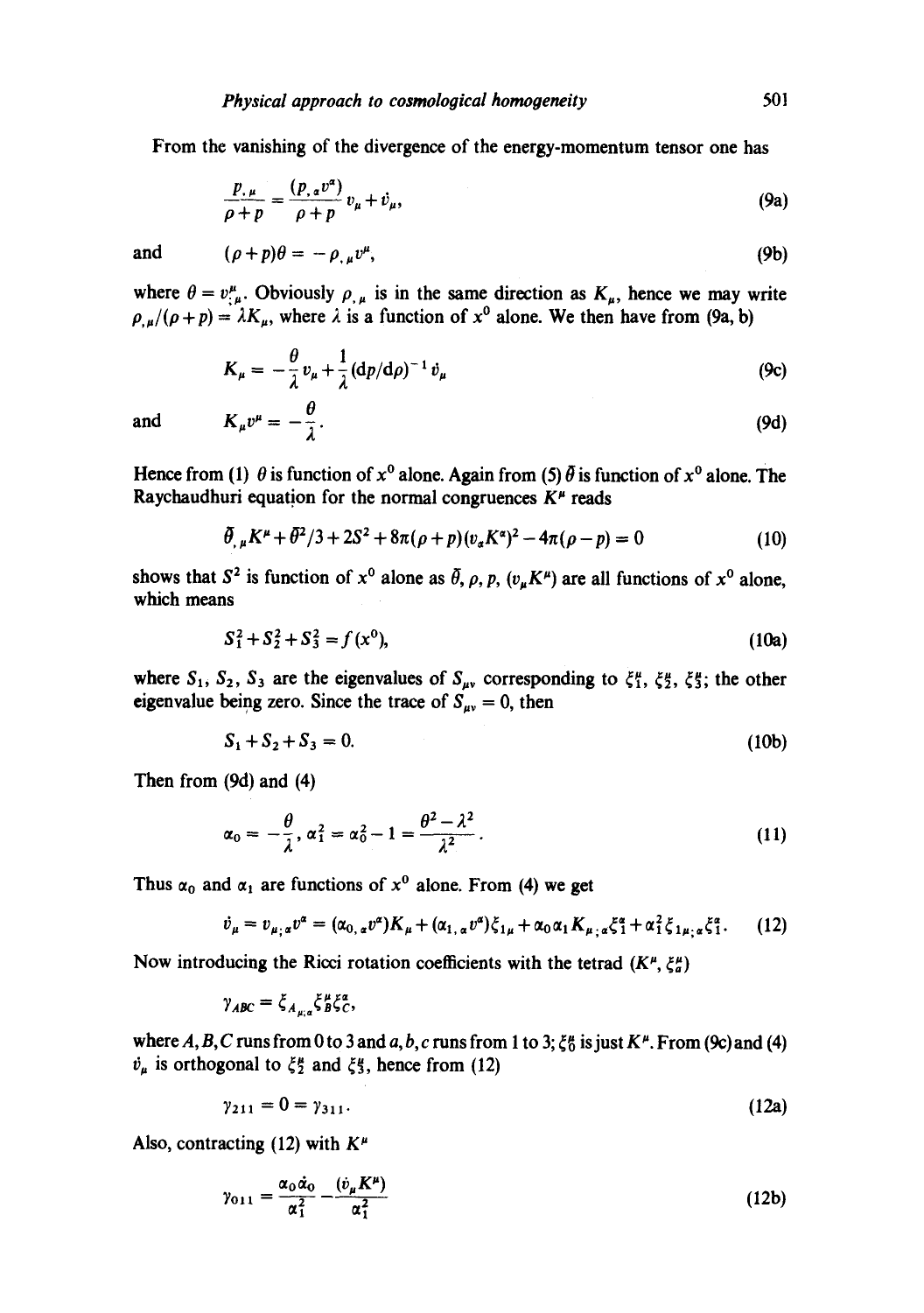502 *Bijan Modak* 

From (9c) 
$$
\dot{v}_{\mu}K^{\mu} = \lambda \left(1 - \frac{\theta^2}{\lambda^2}\right) \frac{dp}{d\rho}
$$
. (12c)

From  $(2)$  and  $(7a, b)$ 

$$
\gamma_{0ab} = -\left(S_a + \frac{\theta}{3}\right)\delta_{ab}.\tag{13}
$$

Now using (12c) and (13) in (12b) we get

$$
S_1 + \frac{\theta}{3} = \frac{\alpha_0 \dot{\alpha}_0}{1 - \alpha_0^2} + \frac{\theta}{\alpha_0} \cdot \frac{\mathrm{d}p}{\mathrm{d}\rho} \,. \tag{14}
$$

In view of (5)  $S_1$  is function of  $x^{\circ}$  alone, then from (10a, b) one can show  $S_2$ ,  $S_3$  are also functions of  $x^0$  alone.

# **3. Proof of the theorem**

We shall now proceed to show that the following results hold:

$$
-X_b X_a + X_a X_b = C_{ab}^e X_e, \qquad (15a)
$$

$$
C_{ab}^e C_{ef}^d + C_{bf}^e C_{ea}^d + C_{fa}^e C_{eb}^d = 0,
$$
\n(15b)

where

$$
X_a = \xi_a^i \frac{\partial}{\partial x^i},
$$

and  $C^a_{bc}$ 's are functions of  $x^0$  alone. The  $C^a_{bc}$ 's are related to the Ricci rotation coefficient  $\gamma_{abc}$ . In orthonormal tetrad

$$
C_{bc}^a = \gamma_{acb} - \gamma_{abc}.\tag{16}
$$

We now consider field equations. The  $G_{0i}$ 's equations are

$$
S_{\mu;\alpha}^{\alpha} - \frac{2}{3}\bar{\theta}_{,\alpha}(\delta_{\mu}^{\alpha} - K^{\alpha}K_{\mu}) + 2S^{2}K_{\mu} = 8\pi(\rho + p)(v_{\alpha}K^{\alpha})[v_{\mu} - (v_{\alpha}K^{\alpha})K_{\mu}].
$$
 (17)

Contracting (17) with  $\xi_a^{\mu}$  and using (5) and constancy of  $S_a$ 's we get

$$
\sum_{b} \left( S_a - S_b \right) \gamma_{abb} = -8\pi (\rho + p) \alpha_0 \alpha_a, \tag{18}
$$

where a, b runs from 1 to 3 and  $\alpha_1 \neq 0$ ,  $\alpha_2 = \alpha_3 = 0$ . Then we have

$$
(S_1 - S_2)\gamma_{122} + (S_1 - S_3)\gamma_{133} = -8\pi(\rho + p)\alpha_0\alpha_1, \qquad (19a)
$$

$$
\gamma_{233} = \gamma_{322} = 0. \tag{19b}
$$

Again taking divergence of (4) we have

$$
\xi_{1;\mu}^{\mu} = \gamma_{122} + \gamma_{133} = \text{function of } x^0 \text{ alone}, \tag{19c}
$$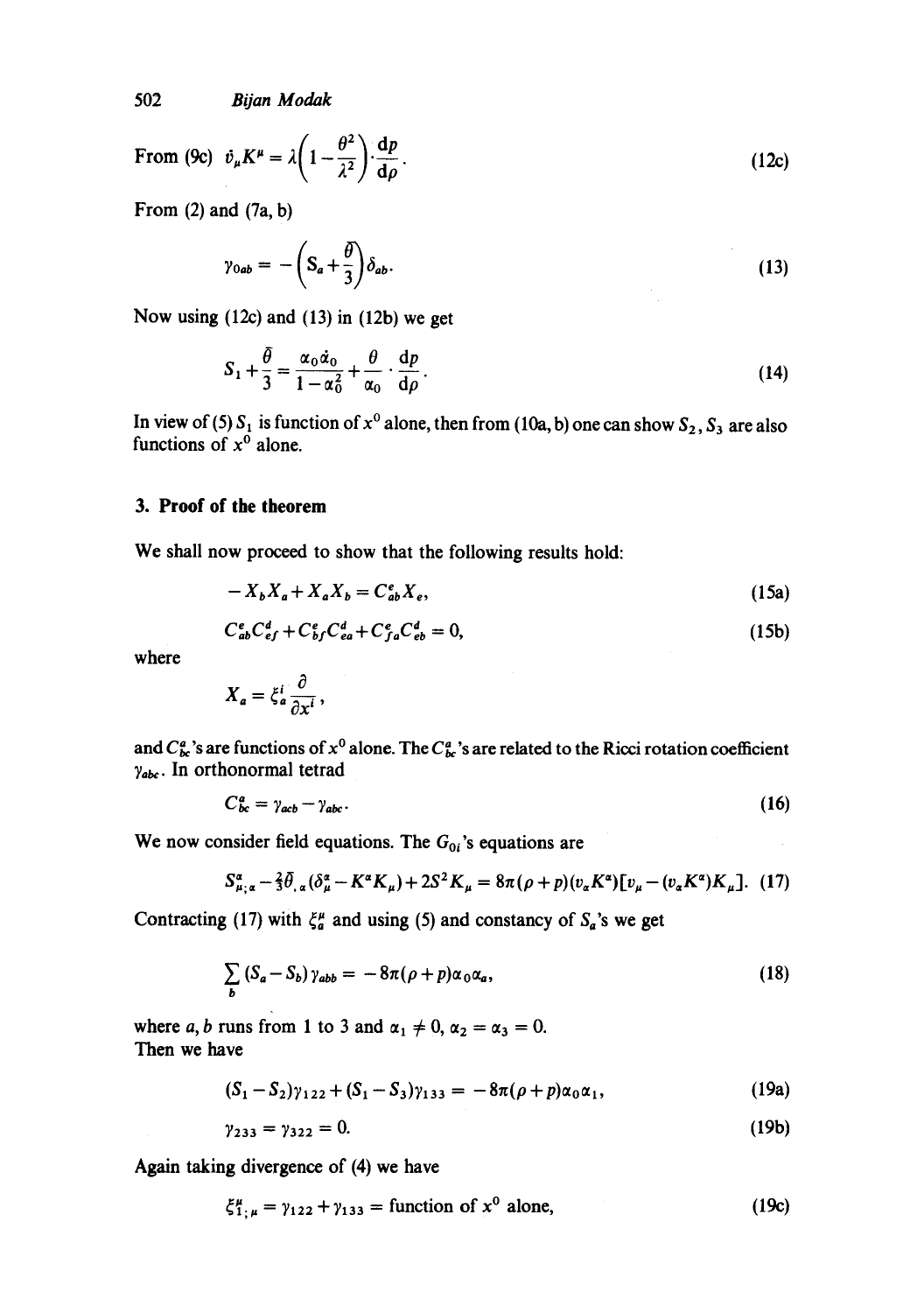as  $\theta$ ,  $\overline{\theta}$ ,  $\alpha_0$ ,  $\alpha_1$  are functions of  $x^0$  alone. From (19a, c)  $\gamma_{122}$  and  $\gamma_{133}$  are functions of  $x^0$ alone

i.e. 
$$
\gamma_{122, K} = \gamma_{133, K} = 0.
$$
 (20)

The other six field equations are

$$
R_{ik}^{*} = -\bar{\theta}S_{ik} - S_{ik;x}K^{\alpha} - 8\pi(\rho + p)v_{i}v_{k} + \frac{1}{3}g_{ik}\left[8\pi(\rho - p) + 8\pi(\rho + p)(v_{\alpha}K^{\alpha})^{2} + 2S^{2} - \frac{2\bar{\theta}^{2}}{3}\right]
$$
\n(21)

where  $R_{ik}^{*}$  are the three space Ricci tensor. Introducing  $\gamma_{abcd}$  defined by

$$
\gamma_{abcd} = R_{ijkl}^* \xi_a^i \xi_b^j \xi_c^k \xi_d^l.
$$

We have from (21)

$$
\sum_{a} \gamma_{abca} = \Theta_b \delta_{bc} - 8\pi (\rho + p) \alpha_b \alpha_c, \qquad (22)
$$

where  $\Theta_b$ 's are functions of  $x^0$  alone and  $\alpha_1 \neq 0$ ,  $\alpha_2 = \alpha_3 = 0$ . Using symmetry property of  $\gamma_{abcd}$  we have

$$
\gamma_{abba} = \text{function of } x^{\text{o}} \text{ alone},\tag{22a}
$$

$$
\gamma_{abca} = \gamma_{acba} \quad (b \neq c), \tag{22b}
$$

where  $a = 1, 2, 3$ 

$$
b=1, 2, 3 \quad \text{and} \quad a \neq b.
$$

Using (12a), (19b) and (20) in (22a) we can show that  $\gamma_{123}$ ,  $\gamma_{231}$  and  $\gamma_{312}$  are functions of  $x^0$  alone. Thus all non-vanishing  $\gamma_{abc}$ 's are functions of  $x^0$  alone. The relation (22b) can be simplified for  $a = 1$  to

$$
\sum_{m} \left( C_{2m}^{1} C_{31}^{m} + C_{1m}^{1} C_{23}^{m} + C_{3m}^{1} C_{12}^{m} \right) = 0,
$$

which is one of the Jacobi identities (15b). The other Jacobi identities are obtained by taking  $a = 2$  and 3 in (22b).

We have defined  $\gamma_{abc}$  hence  $C_{bc}^a$  (from (16)) with respect to  $\zeta_a^{\mu}$  and shown that they are constant and satisfy the Jacobi identity. Hence  $\xi_a^i$ 's are the generators of a threeparameter group.

Now using (21) one can show that  $\xi_a^i$ 's are the eigenvectors of  $R^*_{ik}$  with constant eigenvalues. Then one can show that  $\xi_a^i$ 's are the reciprocal group vectors of a transitive groupas in the paper (Raychaudhuri and Modak 1985) (see also Eisenhert 1945). It is now easy to show the existence of the three linearly independent spacelike Killing vectors admitted by the  $\rho$ -constant hypersurfaces.